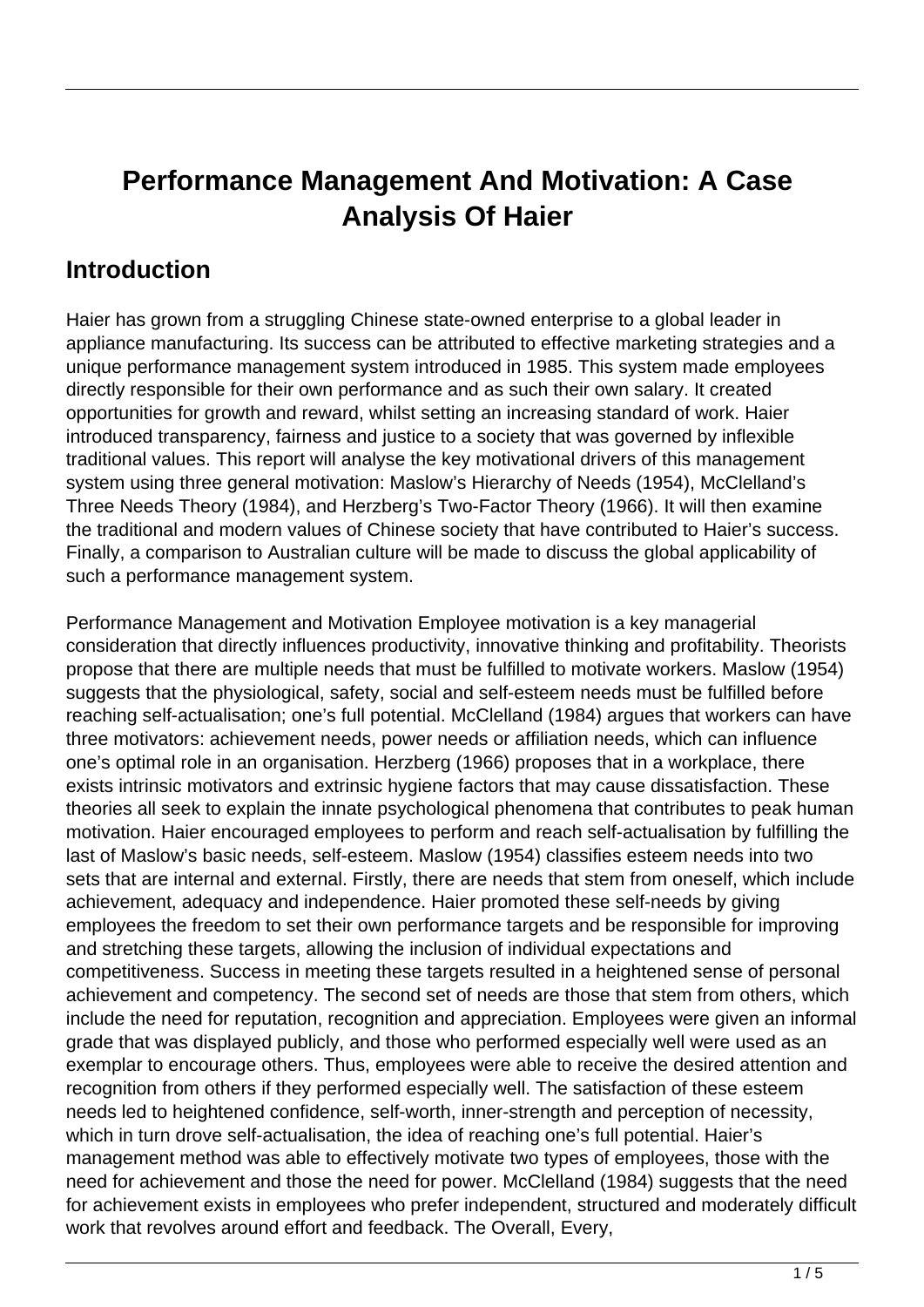Control and Clearance (OEC) system created an environment whereby employees set increasingly difficult targets each day whilst being monitored, evaluated and sometimes rewarded by their supervisors. This supervisor-employee interaction created an incentive for those with a need for achievement as they could be recognised for their efforts whilst aspiring towards job mastery. On the other hand, those with the need for power do not seek opinions and instead prefer to assert control over others in order to 'win'. These traits often characterise a good manager as they can direct the behaviour of others to achieve a positive outcome. Haier used this principle in fostering the growth, development and motivation of their own managers. An 80:20 principle was enforced, whereby the 20% who were managers were responsible for 80% of company results. Also, individual profit and loss was attributed to miniature companies which managers were accountable for. This actively drove management to push their employees to be more effective in order to achieve the status and monetary gain that they desired.

Haier maintained a satisfied workforce by managing Herzberg's (1966) intrinsic motivators. Motivators are factors that satisfy employees through the nature of their job and the associated opportunities they are presented with. Haier used a 'Racetrack Model' for performance evaluation, promotions and demotions, whereby all employees could compete for job openings and positions. This formed a basis for job enrichment, whereby employees of all types could assume a more significant role that their specifications would otherwise exclude them from. Additionally, those who succeeded were rotated amongst different jobs, ensuring they understood the role of different departments and their requirements. As such, employees could experience a more dynamic, interesting and fulfilling work life, culminating in job enlargement. These factors combined with the systems of responsibility and recognition created an intrinsically motivating job.

These three motivational theories have explained how Haier have aroused, directed and maintained the interests of their employees (Wright, Berrell, & Gloet, 2008). However, there exists gaps which should have theoretically hindered their success. Maslow (1954) and McClelland (1984) propose that social and affiliation needs are required for effective teamwork, and should be satisfied through friendship, social groups and sense of belonging. n the case of Haier, teammates were effectively in competition with each other, and those who performed poorly are separated and punished. This should have theoretically caused discouragement and unproductiveness, but the results suggest otherwise. As such, understanding the influence of traditional and modern Chinese values are needed to fully comprehend the success of these theoretical motivators.

#### **Traditional and Modern Values**

Chinese traditional values and norms have been built upon the five central Confucian beliefs, Jen, Chuntzu, Li, Te and Wen (Gannon & Pillai, 2016). Jen means respect both towards others and towards oneself. Chuntzu means sincerity and accommodation of others. Li refers to importance of family, filial piety and an authority-ranking culture. Te means people should be ruled by morals not force. Wen refers to the importance of arts in teaching morals and achieving peace. As a result of these ideals, Chinese society has been centred around a high-context social structure involving Face, Guanxi, and Quanzi. Face is a set of unwritten rules which people follow to uphold the reputation and respect of one another, similar to the western concept of self-esteem (Gannon & Pillai, 2016). Guanxi is a form of social capital, which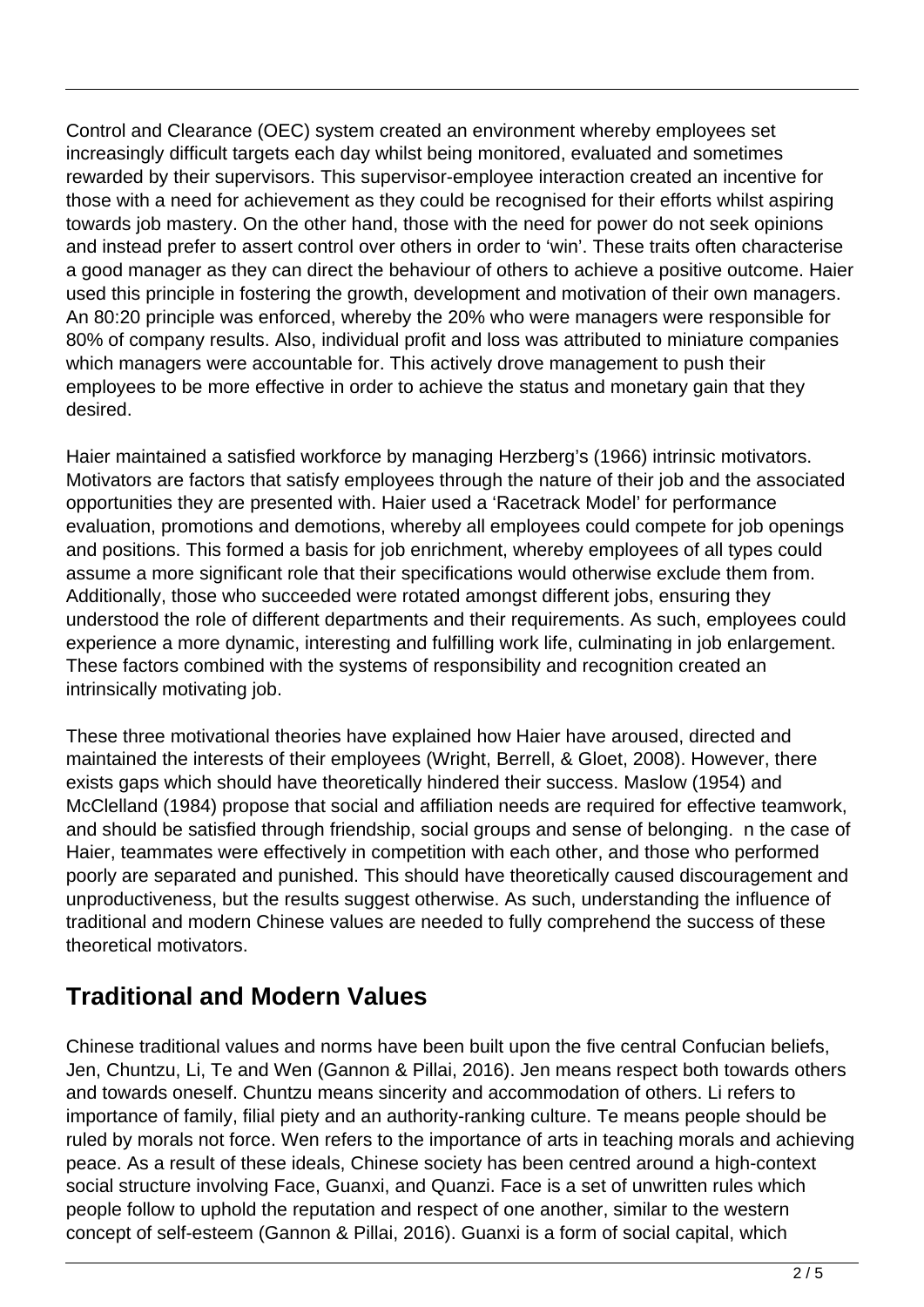represents the loyal relationships one has formed over time with mutual obligations. Quanzi is a circle based on trust and relationships that separate insiders and outsiders (Gannon & Pillai, 2016).

Increasing economic freedom and western influence in the 1970s began intersecting traditional collectivist beliefs with elements of individualism. Ideas of merit, status and achievement evolved from communal wellbeing to individual wealth and power - propelled by traditions of humility and the idea of Face, where the Chinese prefer the "facts to speak for themselves" (Wright, Berrell, & Gloet, 2008). Therefore, it is argued that outward appearance has become one of the key motivators for modern Chinese employees as they perceive success as the recognition of their visible achievement by others. (Wright, Berrell, & Gloet, 2008). This has resulted in rising consumerism and materialism, fuelled by the introduction of foreign luxury goods and services, whose consumption has become a status symbol that distinguishes the highly successful from the masses. From an organisational standpoint, traditional Chinese management techniques that assumed employees would work towards a collective goal began to fail. Instead, employees have been increasingly working for their own benefit rather than in the interests of the organisation (Wright, Berrell, & Gloet, 2008). Team-based work has become a competition between individual teammates who prefer achievement and power over affiliation and social needs.

Haier capitalised on this newly formed competitive nature of employees through their performance management system. By making employees responsible and accountable for their own goals, Haier both welcomed and fostered the development of individualism. Through restructuring communication between managers and employees to an individual level, Haier directly associated the performance of individual employees with the success of the division. These elements motivated individuals to work harder as their efforts were now recognised, whilst minimising team-related conflicts. Their "Racetrack Model" and talent development mechanisms allowed employees to reach the status they desired without needing to abide by the traditional principles of Face, Guanxi, and Quanzi. This motivated employees to work harder, smarter and more creatively, and in doing so, improved productivity, efficiency and innovation. Thus, a model of freedom, transparency and fairness was being introduced to a society that was cemented in its traditional formalities.

With the increasing economic growth and urbanisation of China, competition to succeed is greater than ever (Yuan, 2013). Today's workers are even more attracted to the allure of material wealth and status, and are willing to work hard to achieve those aspirations. In addition, traditional elements of Face, Guanxi, Quanzi and social hierarchy are still very much prevalent as barriers in many aspects of business and private life. Haier's performance management system breaks down these barriers and focuses purely on the effort of the employee. Therefore, such a system would still be applicable and successful in modern day China but use outside of China can be debatable.

## **Global Applicability**

China has a very dynamic culture in that tradition is infused with new found individualism. The workforce is ambitious, competitive and driven by visible achievement. On the other hand, Australia has a very broadly defined but predominately westernised culture. Studies have found that the five most important Australian values are benevolence, achievement, self-direction,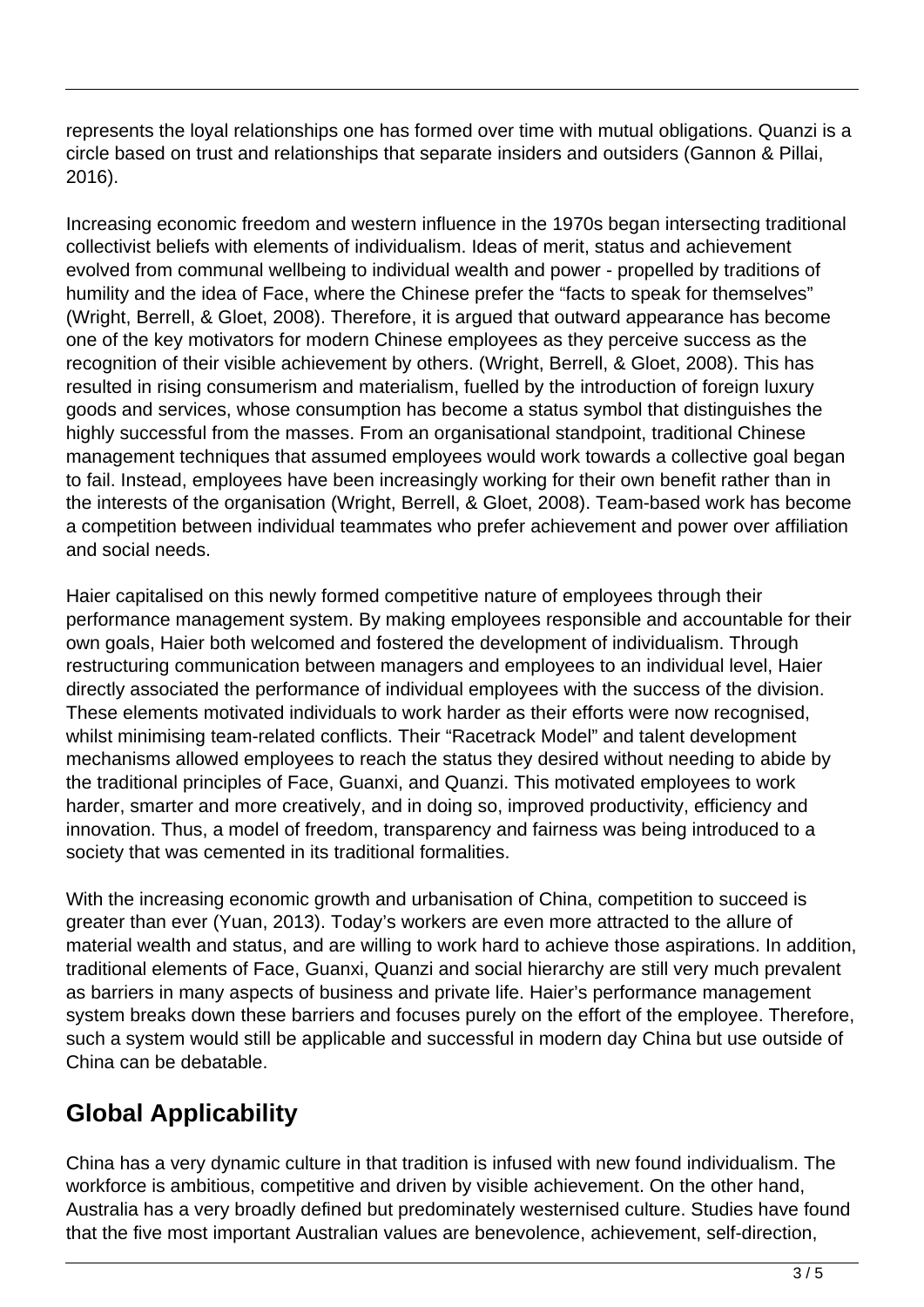hedonism, and universalism (equality, unity and peace) (Feather, 1994). These values, especially the latter three, are very western ideals that contrast traditional Chinese values of hierarchy, loyalty and humility (Yuan, 2013). Although Haier have incorporated components of these values, a hierarchy was still very much enforced, and equity was perceived based on relative terms, not absolute terms. Employees knew their place and were seen to be obedient towards their superiors, even though roles were technically interchangeable. This engrained behaviour was in part responsible for the successful implementation and control of Haier's system in China.

Australia has a much looser culture that values freedom of speech and absolute equality. Therefore, Australian employees may perceive Haier's system as overtly strict and authoritative, resulting in a more vocal response and diminishing obedience towards their superiors. They may also perceive the method of measuring success purely through output as unjust, since it doesn't consider other factors. Ultimately, there will be a disconnect between the desired behaviour and employee's culturally engrained behaviour resulting from value discrepancy and internal conflict (Molinsky, 2013). Thus, Haier's current performance management system cannot be successfully implemented in any country unless it has the exact social values of modern Chinese employees.

## **Conclusion and Recommendations**

In conclusion, Haier has successfully broken down certain barriers in tradition that have restricted employees from reaching their full potential. Motivation theory suggests that through delegating responsibility, monitoring individual performance and offering rewards, Haier have successfully satisfied the innate needs of employees. Through this they have reaped the benefits of productivity, efficiency and innovation. In order to apply their performance management system elsewhere, they must ensure they are not imposing conflicting cultural behaviours and should tailor certain aspects to be congruent with that specific culture. These aspects may include rewards, control mechanisms and definitions of performance. Only then can Haier achieve successful international expansion.

## **Reference List**

- 1. Feather, N. T. (1994). VALUES AND NATIONAL IDENTIFICATION AUSTRALIAN EVIDENCE. AUSTRALIAN JOURNAL OF PSYCHOLOGY, 46(1), 35-40.
- 2. Gannon, M. J., & Pillai, R. (2016). Understanding global cultures: metaphorical journeys through 34 nations, clusters of nations, continents, and diversity. Thousand Oaks, California: SAGE Publications, [2016].
- 3. Herzberg, F. (1966). Work and the nature of man. Cleveland, World Pub. Co. [1966].
- 4. Maslow, A. H. (1943). A theory of human motivation. Psychological review, 50(4), 370.
- 5. McClelland, D. C. (1984). Human motivation / David C. McClelland. Glenville, Ill.: Scott, Foresman, [1984] c1985.
- 6. Molinsky, A. L. (2013). THE PSYCHOLOGICAL PROCESSES OF CULTURAL RETOOLING. Academy Of Management Journal, 56(3), 683. doi:10.5465/amj.2010.0492
- 7. Wright, P. C., Berrell, M., & Gloet, M. (2008). Cultural values, workplace behaviour and productivity in China - A conceptual framework for practising managers. Management Decision, 46(5-6), 797-812.